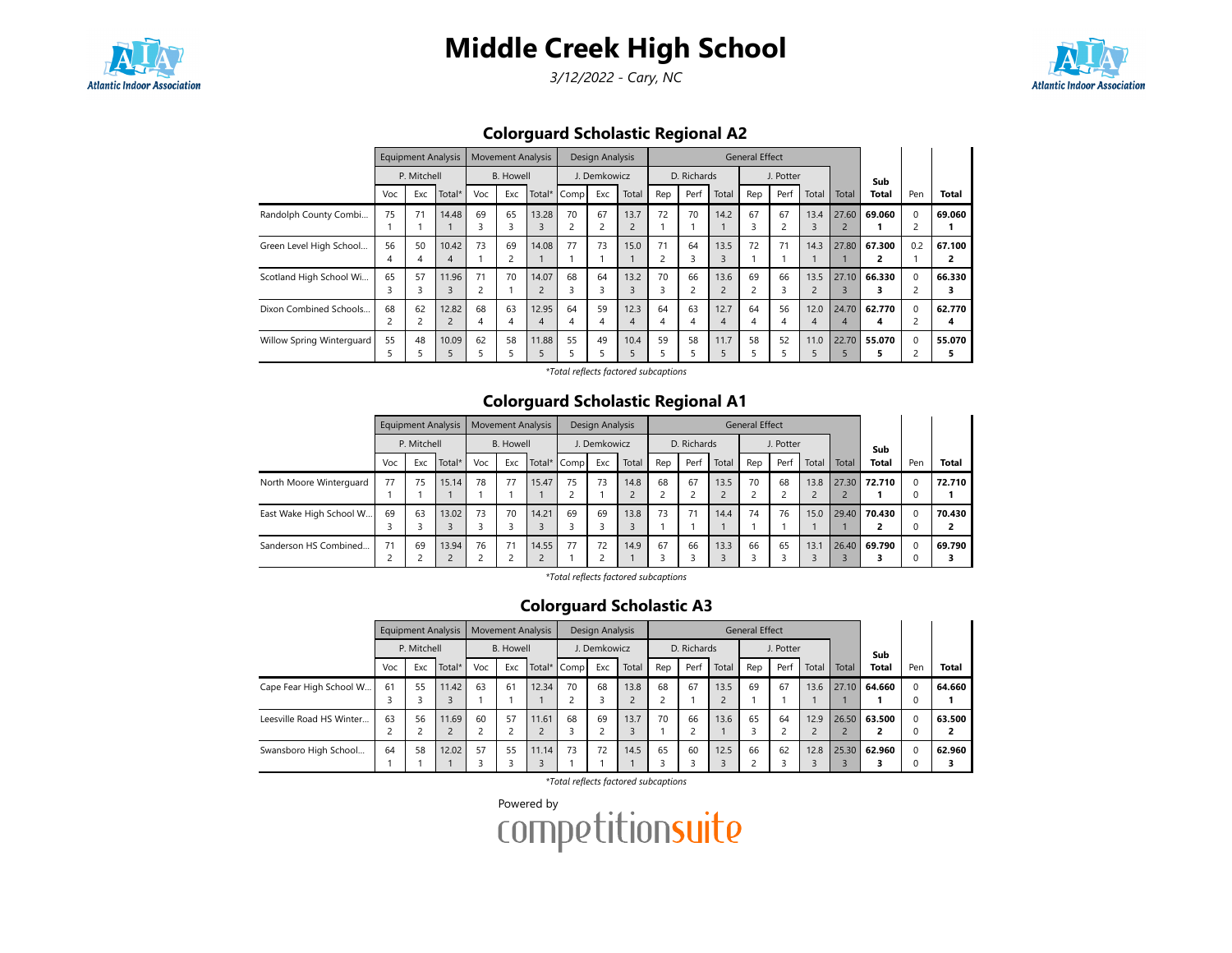

3/12/2022 - Cary, NC



Colorguard Scholastic A2

|                            |     |             | <b>Equipment Analysis</b> |     |                  | <b>Movement Analysis</b> |             | Design Analysis |       |         |             |       | <b>General Effect</b> |           |                        |       |              |               |              |
|----------------------------|-----|-------------|---------------------------|-----|------------------|--------------------------|-------------|-----------------|-------|---------|-------------|-------|-----------------------|-----------|------------------------|-------|--------------|---------------|--------------|
|                            |     | P. Mitchell |                           |     | <b>B.</b> Howell |                          |             | . Demkowicz     |       |         | D. Richards |       |                       | J. Potter |                        |       | Sub          |               |              |
|                            | Voc | Exc         | Total*                    | Voc | Exc              |                          | Total* Comp | Exc             | Total | Rep     | Perf        | Total | Rep                   | Perf      | Total                  | Total | <b>Total</b> | Pen           | <b>Total</b> |
| Carteret Collective Winter | 68  | 70          | 13.86                     | 79  | 78               | 15.67                    | 75          | 74              | 14.9  | 79      | 78          | 15.7  | 73                    | 74        | 14.7<br>$\overline{3}$ | 30.40 | 74.830       | $\Omega$<br>0 | 74.830       |
| Havelock HS "Panache"      | 72  | 69          | 14.01                     | 69  | 66               | 13.41                    | 79          | 78              | 15.7  | 76      | 75          | 15.1  | 77                    | 76        | 15.3<br>$\overline{2}$ |       | 30.40 73.520 | $\Omega$      | 73.520       |
| Green Level High School    | 64  | 58          | 12.02                     | 71  | 69               | 13.94                    | 78          | 76              | 15.4  | 78<br>∍ | 74          | 15.2  | 79                    | 75        | 15.4                   |       | 30.60 71.960 | $\Omega$      | 71.960       |

\*Total reflects factored subcaptions

### Colorguard Scholastic A1

|                          |     | <b>Equipment Analysis</b> |        |     | <b>Movement Analysis</b> |       |             | Design Analysis |       |     |             |       | <b>General Effect</b> |           |       |       |              |          |              |
|--------------------------|-----|---------------------------|--------|-----|--------------------------|-------|-------------|-----------------|-------|-----|-------------|-------|-----------------------|-----------|-------|-------|--------------|----------|--------------|
|                          |     | P. Mitchell               |        |     | <b>B.</b> Howell         |       |             | J. Demkowicz    |       |     | D. Richards |       |                       | J. Potter |       |       | Sub          |          |              |
|                          | Voc | Exc                       | Total* | Voc | Exc                      |       | Total* Comp | Exc             | Total | Rep | Perf        | Total | Rep                   | Perf      | Total | Total | <b>Total</b> | Pen      | <b>Total</b> |
| Hickory HS Winterguard   | 76  | 75                        | 15.07  | 80  | 79                       | 15.87 | 86          | 85              | 17.1  | 86  | 85          | 17.1  | 83                    | 85        | 16.8  | 33.90 | 81.940       | $\Omega$ | 81.940       |
|                          |     |                           |        |     |                          |       |             |                 |       |     |             |       |                       |           |       |       |              |          |              |
| Cary High School Varsity | 71  | 68                        | 13.81  | 77  | 75                       | 15.14 | 83          | 83              | 16.6  | 84  | 81          | 16.5  | 80                    | 78        | 15.8  | 32.30 | 77.850       | $\Omega$ | 77.850       |
|                          |     |                           |        |     |                          |       |             |                 |       | ے   |             |       |                       |           |       |       |              |          |              |
| Middle Creek HS Varsity  | 74  | 69                        | 14.15  | 82  | 78                       | 15.88 | 75          | 73              | 14.8  | 81  | 79          | 16.0  | 78                    | 76        | 15.4  | 31.40 | 76.230       | $\Omega$ | 76.230       |
|                          |     |                           |        |     | 2                        |       |             |                 |       |     |             |       |                       |           |       |       |              |          |              |

\*Total reflects factored subcaptions

## Colorguard Independent A

|                             |     |             | Equipment Analysis |     |           | Movement Analysis |             | Design Analysis |       |     |             |       | General Effect |           |       |       |              |     |              |
|-----------------------------|-----|-------------|--------------------|-----|-----------|-------------------|-------------|-----------------|-------|-----|-------------|-------|----------------|-----------|-------|-------|--------------|-----|--------------|
|                             |     | P. Mitchell |                    |     | B. Howell |                   |             | . Demkowicz     |       |     | D. Richards |       |                | J. Potter |       |       | Sub          |     |              |
|                             | Voc | Exc         | Total*             | Voc | Exc       |                   | Total* Comp | Exc             | Total | Rep | Perf        | Total | Rep            | Perf      | Total | Total | <b>Total</b> | Pen | <b>Total</b> |
| Carolina Visual Productions | 85  | 82          | 16.61              | 88  | 85        | 17.21             | 88          | 86              | 17.4  | 88  | 86          | 17.4  | 85             | 87        | 17.2  |       | 34.60 85.820 |     | 85.820       |
|                             |     |             |                    |     |           |                   |             |                 |       |     |             |       |                |           |       |       |              |     |              |

\*Total reflects factored subcaptions

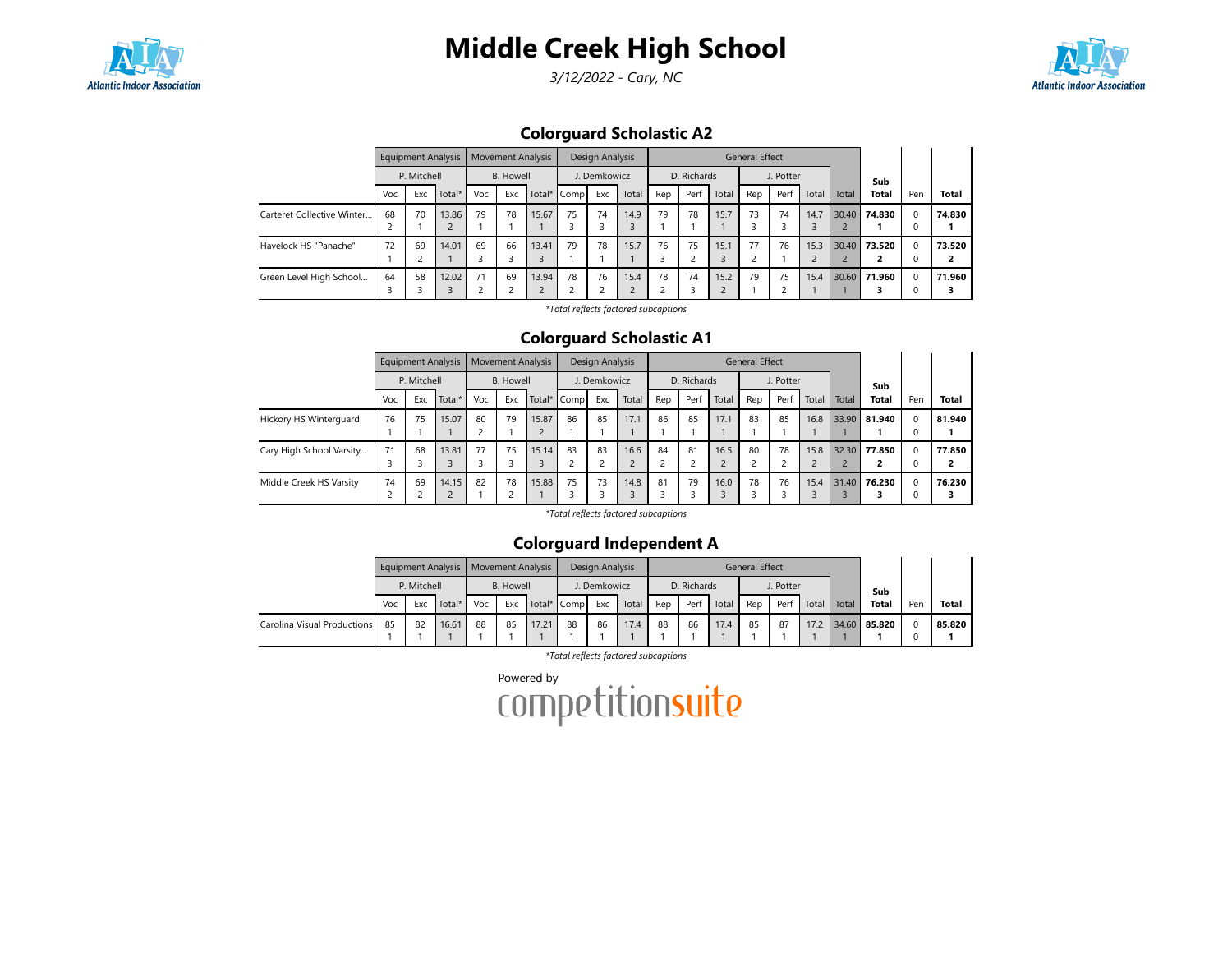

3/12/2022 - Cary, NC



## Colorguard Scholastic World

|                          |     |             | Equipment Analysis   Movement Analysis |     |                  |      |            | Design Analysis |       |     |             |       | General Effect |           |       |       |              |     |              |
|--------------------------|-----|-------------|----------------------------------------|-----|------------------|------|------------|-----------------|-------|-----|-------------|-------|----------------|-----------|-------|-------|--------------|-----|--------------|
|                          |     | P. Mitchell |                                        |     | <b>B.</b> Howell |      |            | . Demkowicz     |       |     | D. Richards |       |                | J. Potter |       |       | Sub          |     |              |
|                          | Voc | Exc         | Total                                  | Voc | Exc              |      | Total Comp | Exc             | Total | Rep | Perf        | Total | Rep            | Perf      | Total | Total | <b>Total</b> | Per | <b>Total</b> |
| Warren Central Winter Gu | 85  | 82          | 16.7                                   | 88  | 87               | 17.5 | 88         | 87              | 17.5  | 89  | 87          | 17.6  | 89             | 88        | 17.7  |       | 35.30 87.000 |     | 87.000       |
|                          |     |             |                                        |     |                  |      |            |                 |       |     |             |       |                |           |       |       |              |     |              |

## Winds Scholastic A

|                            |                               | <b>Music Analysis</b> |                        |         | <b>Visual Analysis</b> |                         |         | Overall Effect |                        |              |                         |              |
|----------------------------|-------------------------------|-----------------------|------------------------|---------|------------------------|-------------------------|---------|----------------|------------------------|--------------|-------------------------|--------------|
|                            |                               | P. Fadoul             |                        |         | K. Baker               |                         |         | D. Coheley     |                        | Sub          |                         |              |
|                            | Comp                          | Ach                   | Total*                 | Comp    | Ach                    | Total*                  | Rep     | Comm Total*    |                        | <b>Total</b> | Pen                     | <b>Total</b> |
| Cary HS Indoor Winds       | 81                            | 81                    | 24.3                   | 85      | 81                     | 24.9                    | 83      | 80             | 32.6                   | 81.800       | $\mathbf 0$<br>$\Omega$ | 81.800       |
| Carteret Collective Indoor | 73<br>$\overline{\mathbf{c}}$ | 71<br>2               | 21.6<br>$\overline{2}$ | 82<br>C | 77<br>2                | 23.85<br>$\overline{2}$ | 74<br>2 | 77<br>っ        | 30.2<br>$\overline{2}$ | 75.650<br>2  | $\Omega$<br>$\Omega$    | 75.650<br>2  |
| Franklinton HS Winter Wi   | 68<br>3                       | 67<br>3               | 20.25<br>3             | 76<br>3 | 70<br>3                | 21.9<br>3               | 68<br>3 | 65             | 26.6<br>3              | 68.750       | $\mathbf 0$<br>0        | 68.750       |

\*Total reflects factored subcaptions

## Percussion Scholastic Concert A

|                            |         | Music     |                        |         | Artistry   |                        |              |                      |             |
|----------------------------|---------|-----------|------------------------|---------|------------|------------------------|--------------|----------------------|-------------|
|                            |         | P. Fadoul |                        |         | T. Goddard |                        | Sub          |                      |             |
|                            | Comp    | Perf      | Total*                 | Prog    | Ful        | Total*                 | <b>Total</b> | Pen                  | Total       |
| Roanoke Rapids HS Wint     | 78<br>1 | 78<br>1   | 39.0                   | 69<br>3 | 67<br>3    | 33.9<br>3              | 72.900       | $\Omega$<br>0        | 72.900<br>1 |
| Millbrook Hlgh School Wi   | 72<br>3 | 75<br>2   | 36.9<br>$\overline{2}$ | 73      | 71<br>1    | 35.9                   | 72.800<br>2  | $\Omega$<br>$\Omega$ | 72.800<br>2 |
| Leesville Road HS Percuss  | 74<br>2 | 72<br>3   | 36.4<br>3              | 70<br>2 | 68<br>2    | 34.4<br>$\overline{2}$ | 70.800<br>з  | $\Omega$<br>$\Omega$ | 70.800<br>з |
| Rolesville High School Per | 68<br>5 | 70<br>4   | 34.6<br>$\overline{4}$ | 67<br>4 | 65<br>4    | 32.9<br>$\overline{4}$ | 67.500<br>4  | $\Omega$<br>$\Omega$ | 67.500<br>4 |
| Wakefield HS Percussion    | 69<br>4 | 66<br>5   | 33.6<br>5              | 64<br>5 | 62<br>5    | 31.4<br>5              | 65.000<br>5  | $\Omega$<br>$\Omega$ | 65.000<br>5 |

\*Total reflects factored subcaptions

Powered by<br>COMPetitionsuite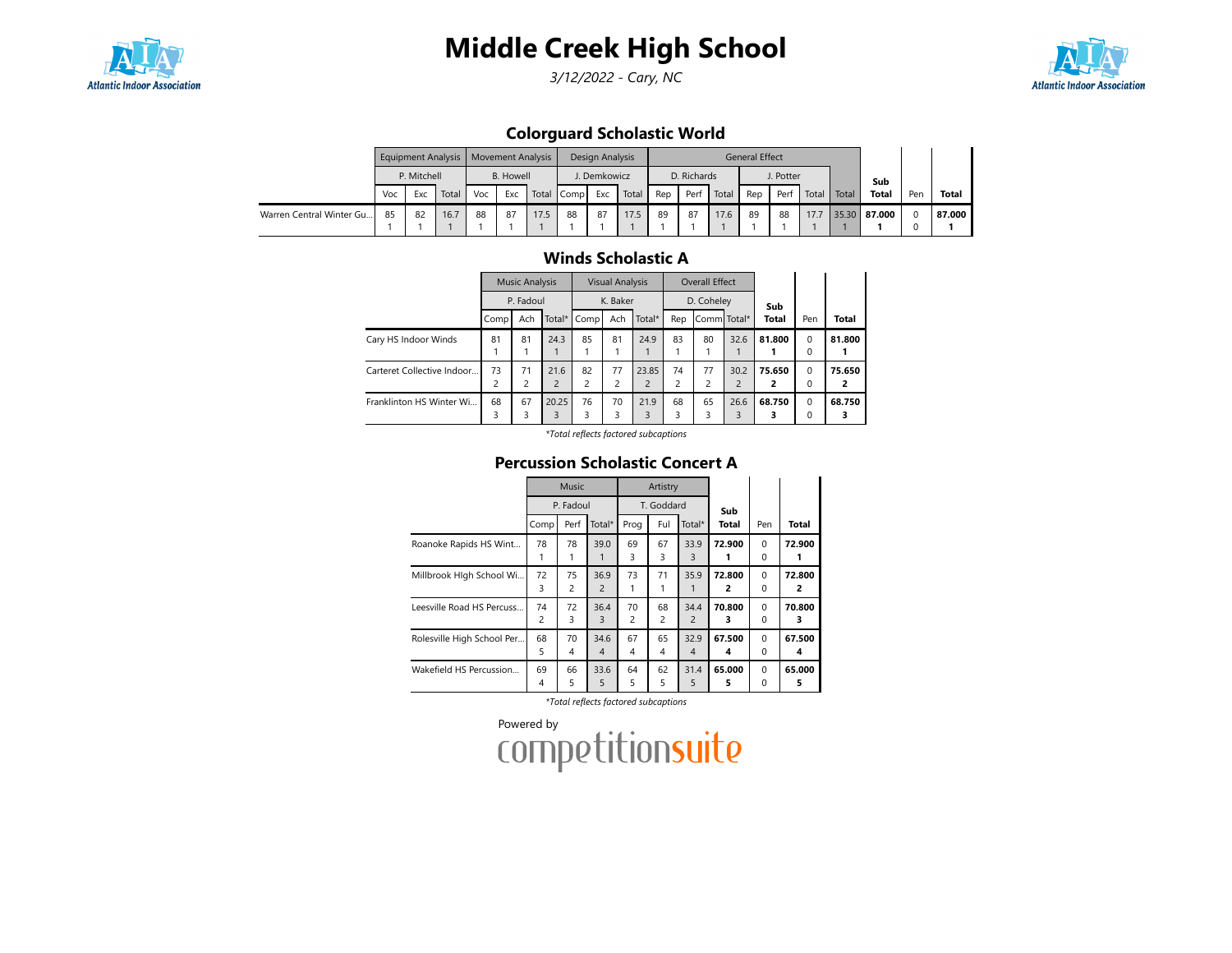

3/12/2022 - Cary, NC



Percussion Scholastic Regional A

|                            |         | <b>Music</b>         |                        |                      | Effect - Music       |                        |         | Visual               |                        |                      | Effect - Visual      |                        |             |                  |             |
|----------------------------|---------|----------------------|------------------------|----------------------|----------------------|------------------------|---------|----------------------|------------------------|----------------------|----------------------|------------------------|-------------|------------------|-------------|
|                            |         | P. Fadoul            |                        |                      | T. Goddard           |                        |         | K. Baker             |                        |                      | D. Coheley           |                        | Sub         |                  |             |
|                            | Comp    | Perf                 | Total*                 | Ovr                  | Mus                  | Total*                 | Comp    | Perf                 | Total                  | Ovr                  | Vis                  | Total                  | Total       | Pen              | Total       |
| Carteret Collective Indoor | 81      | 76<br>3              | 23.3<br>$\overline{2}$ | 72                   | 70                   | 21.3                   | 86      | 84                   | 17.0                   | 82<br>$\overline{c}$ | 84<br>$\overline{c}$ | 16.6<br>$\overline{2}$ | 78.200      | $\Omega$<br>2    | 78.200      |
| Moore County Combined      | 79<br>2 | 75<br>4              | 22.9<br>$\overline{4}$ | 69<br>$\overline{2}$ | 67<br>$\overline{2}$ | 20.4<br>$\overline{2}$ | 77<br>2 | 74<br>3              | 15.1<br>3              | 83                   | 86                   | 16.9                   | 75.300<br>2 | $\Omega$<br>2    | 75.300<br>2 |
| Swansboro High School I    | 78<br>3 | 78                   | 23.4<br>1              | 66<br>3              | 64<br>3              | 19.5<br>3              | 75<br>4 | 79<br>$\overline{2}$ | 15.4<br>$\overline{2}$ | 78<br>3              | 79<br>3              | 15.7<br>3              | 74.000<br>3 | 0.5              | 73.500<br>з |
| Middle Creek Winter Perc   | 77<br>4 | 77<br>$\overline{2}$ | 23.1<br>3              | 65<br>4              | 63<br>4              | 19.2<br>4              | 72<br>5 | 73<br>4              | 14.5<br>5              | 75<br>4              | 76<br>6              | 15.1<br>5              | 71.900<br>4 | $\Omega$<br>2    | 71.900<br>4 |
| New Bern HS Indoor Perc    | 76<br>5 | 75<br>4              | 22.6<br>5              | 62<br>5              | 60<br>5              | 18.3<br>5              | 76<br>3 | 72<br>5              | 14.8<br>$\overline{4}$ | 73<br>6              | 77<br>5              | 15.0<br>6              | 70.700<br>5 | $\Omega$<br>2    | 70.700<br>5 |
| Atkins High School Percu   | 72<br>6 | 72<br>6              | 21.6<br>6              | 61<br>6              | 59<br>6              | 18.0<br>6              | 71<br>6 | 68<br>6              | 13.9<br>6              | 75<br>4              | 78<br>4              | 15.3<br>4              | 68.800<br>6 | $\mathbf 0$<br>2 | 68.800<br>6 |

\*Total reflects factored subcaptions

#### Percussion Scholastic A

|                           |                      | <b>Music</b> |                        |                      | Effect - Music       |                        |                      | Visual   |                        |                      | Effect - Visual      |                        |             |                               |              |
|---------------------------|----------------------|--------------|------------------------|----------------------|----------------------|------------------------|----------------------|----------|------------------------|----------------------|----------------------|------------------------|-------------|-------------------------------|--------------|
|                           |                      | P. Fadoul    |                        |                      | T. Goddard           |                        |                      | K. Baker |                        |                      | D. Coheley           |                        | Sub         |                               |              |
|                           | Comp                 | Perf         | Total*                 | Ovr                  | Mus                  | Total*                 | Comp                 | Perf     | Total                  | Ovr                  | Vis                  | Total                  | Total       | Pen                           | <b>Total</b> |
| Green Hope High School    | 83                   | 82           | 24.7                   | 82                   | 80                   | 24.3                   | 83                   | 78<br>2  | 16.1                   | 86                   | 88                   | 17.4                   | 82.500      | $\mathbf 0$<br>2              | 82.500       |
| Jefferson Forest HS Percu | 77<br>3              | 76<br>3      | 22.9<br>3              | 79<br>$\overline{c}$ | 77<br>$\overline{c}$ | 23.4<br>$\overline{2}$ | 80<br>3              | 80       | 16.0<br>$\overline{2}$ | 84<br>$\overline{c}$ | 87<br>$\overline{2}$ | 17.1<br>$\overline{2}$ | 79.400<br>2 | $\mathbf 0$<br>$\overline{c}$ | 79.400<br>2  |
| Athens Drive H.S. Winter  | 79<br>$\overline{c}$ | 79<br>2      | 23.7<br>$\overline{c}$ | 75<br>5              | 73<br>5              | 22.2<br>5              | 81<br>$\overline{c}$ | 75<br>3  | 15.6<br>3              | 80<br>4              | 83<br>4              | 16.3<br>4              | 77.800<br>з | $\Omega$<br>$\overline{c}$    | 77.800<br>3  |
| Cary Indoor Percussion E  | 76<br>4              | 75<br>4      | 22.6<br>4              | 76<br>4              | 74<br>4              | 22.5<br>$\overline{4}$ | 71<br>4              | 72<br>4  | 14.3<br>4              | 79<br>5              | 81<br>5.             | 16.0<br>5              | 75.400<br>4 | $\Omega$<br>2                 | 75.400<br>4  |
| HIPE Heritage Indoor Per  | 72<br>5              | 70<br>5      | 21.2<br>5              | 78<br>3              | 76<br>3              | 23.1<br>3              | 63<br>5              | 63<br>5  | 12.6<br>5              | 82<br>3              | 85<br>3              | 16.7<br>3              | 73.600<br>5 | 0.5                           | 73.100<br>5  |

\*Total reflects factored subcaptions

Powered by<br>COMPetitionsuite